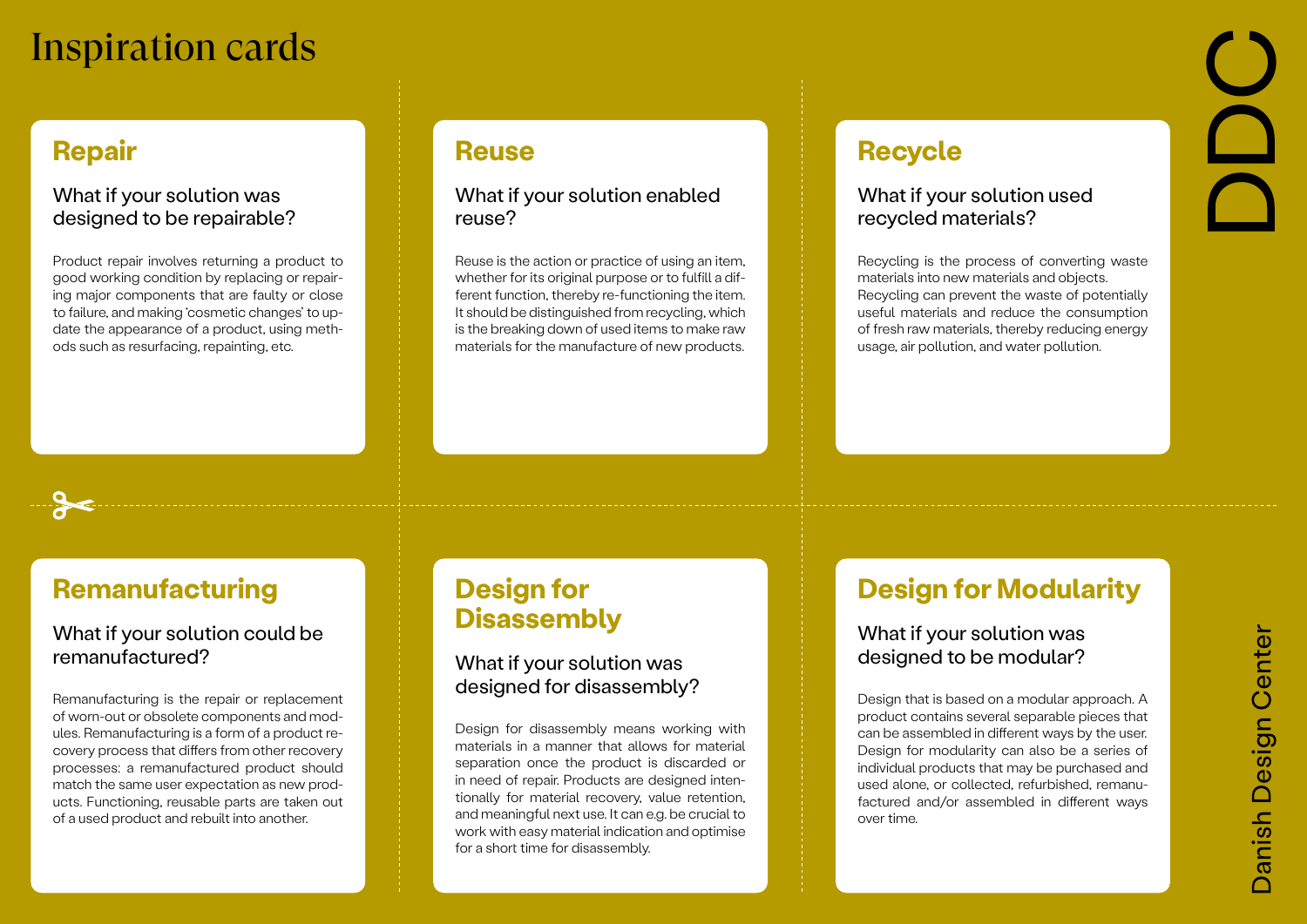### **Mono-Material**

#### What if your solution only used one material?

A product composed of a single type of material or a product with components that each are made of a single type of material that can be split apart.

# **Upcycle**

#### What if your solution gets a second life by being upcycled?

Upcycling is about reusing or redesigning products. It includes identifying potential second use scenarios or functions that the products/ materials could become part of in a new use phase.

Upcycling is about transforming bi-products, waste materials and/or unwanted products into new materials, components or products of same or even higher quality or value.

### **Repurpose**

#### What if your solution could serve a whole new purpose?

Repurposing is about identifying new possibilities for use of discarded products.

Repurposing requires thinking outside the box and possibly look for repurpose potential outside the industry you operate in.

# **Distribution**

#### What if you distributed and transported differently?

Optimise and rethink the way goods are transported.

Considerations concerns reverse logistics, choosing local suppliers, minimisation of the weight of components. Other strategies can be selection of strong, robust and durable packaging with long lifespan that do not degrade during multiple transportation or could even be upcycled, reused etc.

## **Resell**

#### What if you could resell products/parts?

Strategies for reselling can involve collaborations with partners about enabling reverse logistics aiming to achieve take back systems or establishing sharing solutions.

One can also establish second-hand markets for products and thereby enabling resell and directly reuse functioning products.

## **Collection**

#### What if you ensured products were collected and sorted?

Consideration about collection and sorting of products after the use stage(s).

Societies are moving in a direction towards increased demands for collection and sorting of different materials e.g. textiles, plastic, metals etc. These aspects are (and will be) influenced by laws and regulations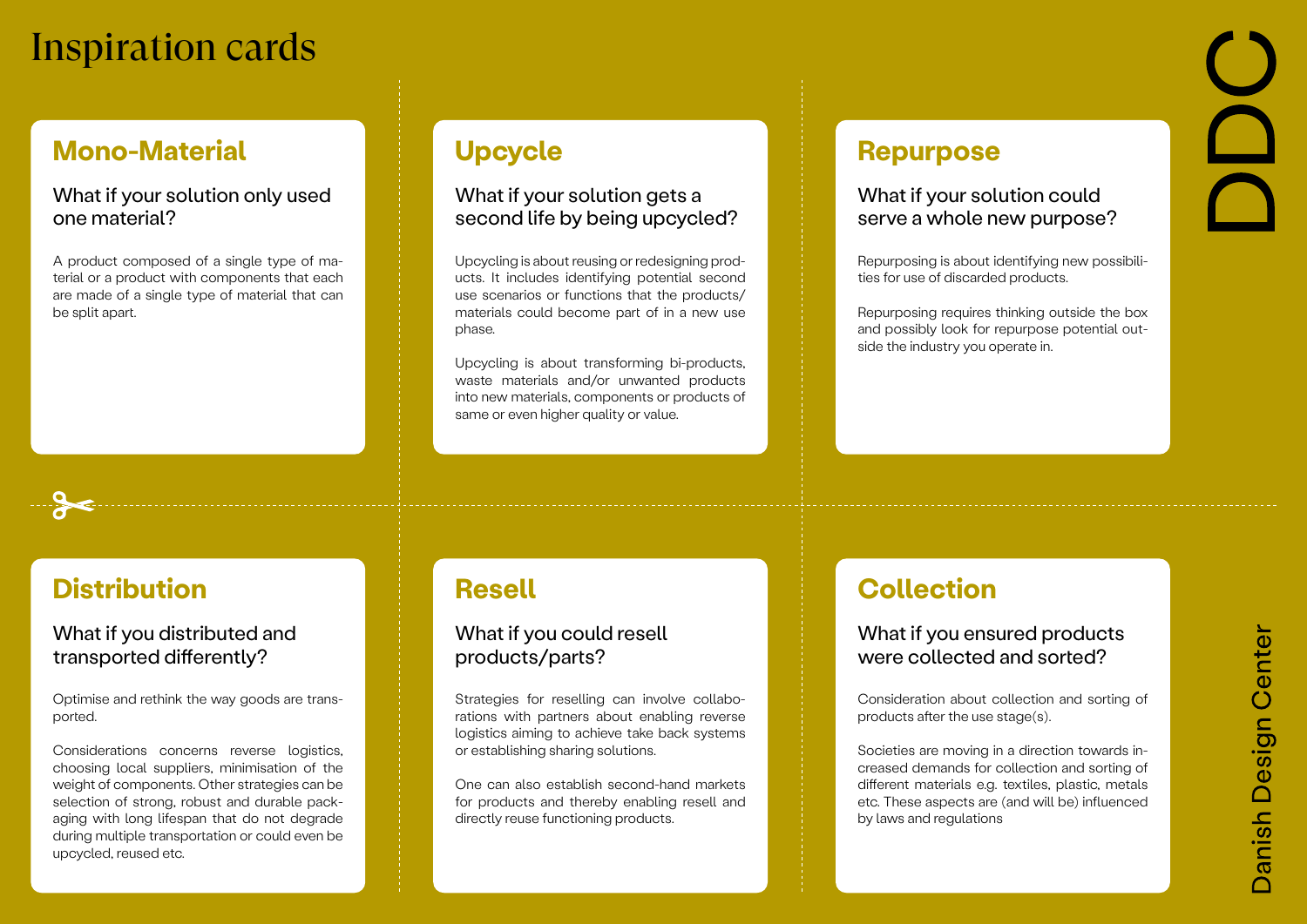### **Refurbish**

#### What if you repaired returned products and parts?

Refurbishing is about repairing returned products after a certain period of use so that it satisfies certain mechanical specifications and operating conditions within the limitations of what is considered acceptable. This is done by rebuilding or repairing major components that are close to failure. The main difference from remanufacturing is that refurbishment is usually less rigorous and costly and involves less dis/ re-assembly.

## **Service Kits**

#### What if your solution included a service kit?

A kit that contains tools, equipment and/or spare parts that helps users or companies to maintain and repair products.

Service kits serve to extend the use phase of products.

### **Take-Back Systems**

#### What if you where able to get your products back?

A take-back system is when suppliers collect used products/parts/materials from users and make them go back to the same or a new loop of use.

Take-back can both be applied at the end of the product life time and/or be a service that enables to extend the current use cycle of products.

### **Sourcing**

#### What if materials selected favoured the environment?

Sourcing is about the selection of resources and materials that go into product. When choosing materials, consider durability, renewability & recyclability.

You can also consider aspects such as where the materials originate from and how the working conditions are for the people dealing with the materials.

### **Manufacturing**

What if your solution were manufactured for a circular purpose?

Manufacturing concerns improvement of circularity in production and considerations include:

How to favour cleaner production, equipment toxicity, production waste, design for reduced energy consumption and prioritising renewable energy.

### **Cascade**

#### What if old materials could still be used?

Cascading is the sequential and consecutive use of resources. When cascading, new applications of processed materials usually have a lower demand for resource quality. It is important to consider the cascading process early in the design process.

A material starts its lifetime at the highest quality possible, and the material quality naturally declines over time.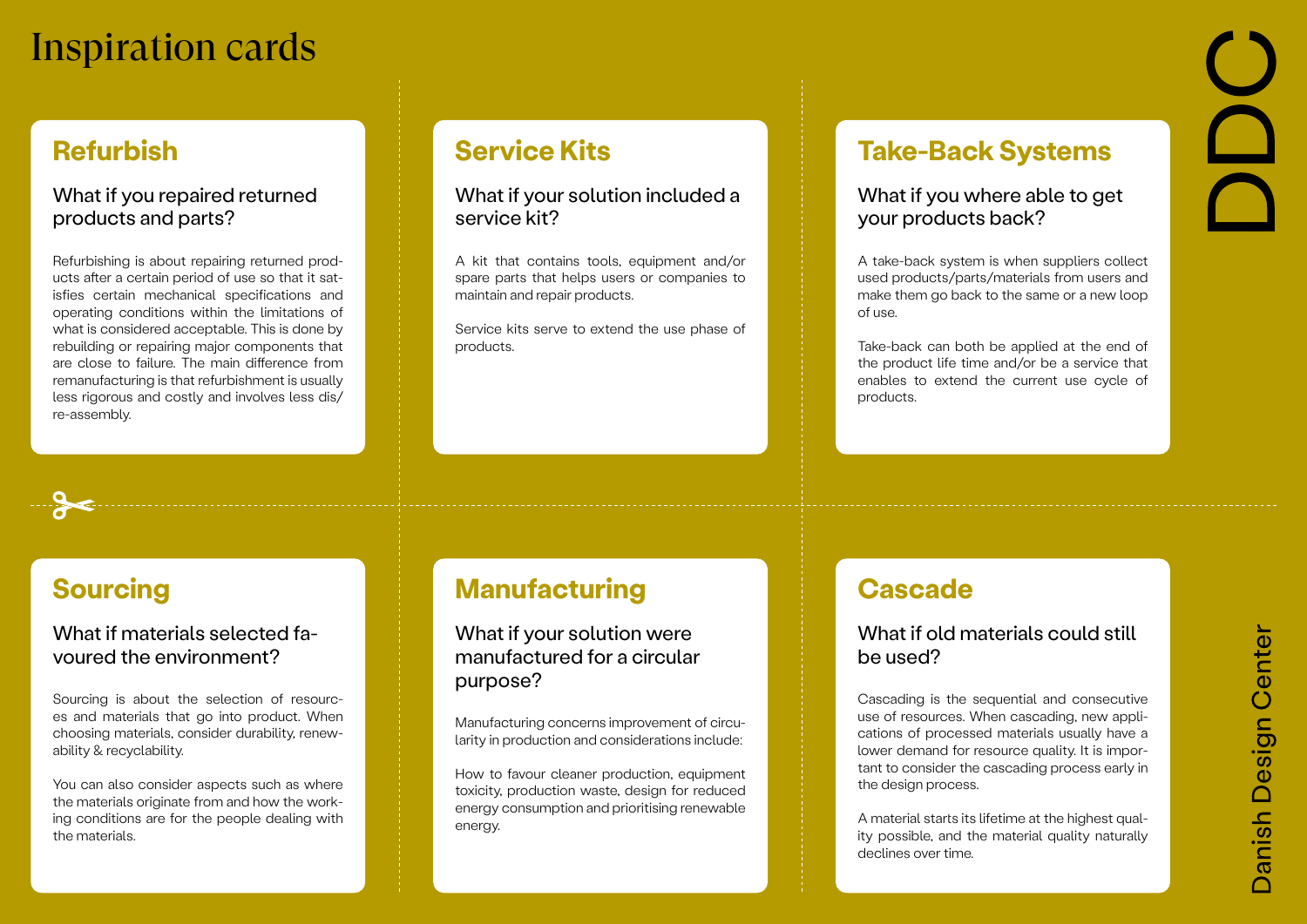### **Monitoring Equipment**

#### What if we reduce risks of breakdowns in products?

Devices that monitor the condition of a product or system. The equipment allows the user and/ or supplier to carry out preventive maintenance and reducing the risk of breakdowns.

Monitoring conditions of products or systems can also give suppliers useful feedback for redesigning a product or system - this can be valuable when planning the overall technical services offered to users.

### **Spare parts on demand**

#### What if parts are replaced when the user needs it?

Replacement of malfunctioning parts of a product or system that is delivered after the user contacts the supplier. The spare part on demand is offered on time where no formal agreement is needed. Sometimes, the supplier can act as a provider of other companies spare parts, centralising and simplifying the process for users. This type of agreement is the most common within spare parts services.

### **Spare Parts Owned by Supplier**

#### What if users could exchange old products to new?

A service where users can exchange used or worn-out products, for a new or reconditioned part.

The new part will have the same quality, warranty and performance as the one installed previously and can be offered at a reduced price. The supplier has the possibility of exchanging spare parts between different users.

# **Spare part kit**

#### What if you could provide relevant actors with spare kits?

Package containing spare parts for a specific repair task.

The user can choose between different parts that form a spare kit - either from a supplier or sub-supplier depending on the task to be solved.

### **Upgrade**

#### What if we extend the lifetime of the product via upgrades?

The product is still functional, but new changes, evolution and new features are added to extend the lifetime of products.

Upgrades can extend the product value by enhancing the function of an existing product sometimes beyond its original design condition. Potentially, it can also reduce value loss from continued use of parts and products.

### **Retrofit products**

#### What if the product was updated when new contexts arise?

Retrofit is when you add new technology or features to existing products or systems. This can be due to new technology, market demands and/or regulations.

Users are ensured that when contexts change, action can be taken to adapt to the new context. Retrofit activities can vary from being a simple adjustment to redesign of new solutions.